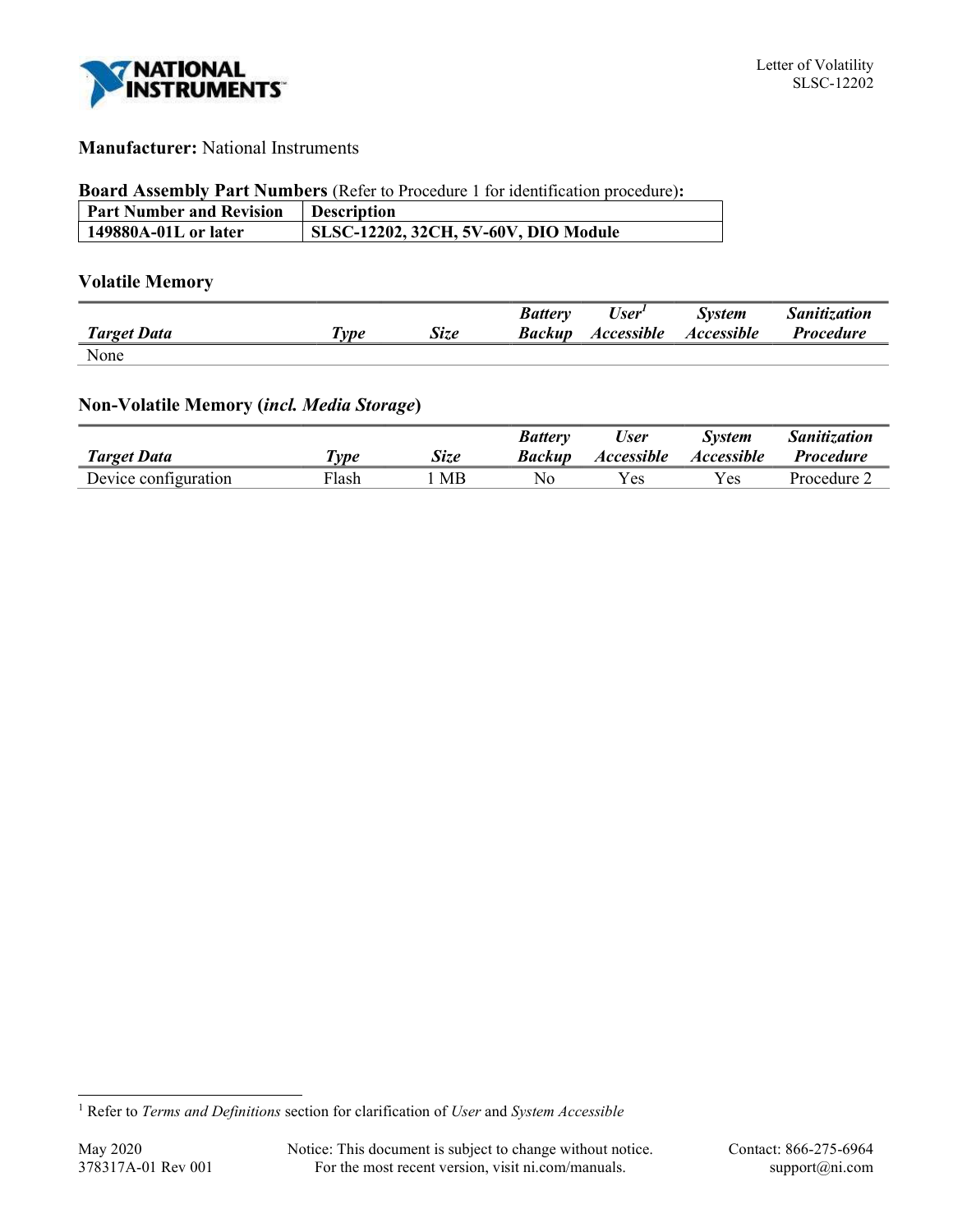

## Procedures

## Procedure 1 – Board Assembly Part Number identification:

To determine the Board Assembly Part Number and Revision, refer to the label applied to the surface of your product. The Assembly Part Number should be formatted as "149880a-01L" where "a" is the letter revision of the assembly (e.g.  $A, B, C$ ...).

## Procedure 2 – Erasing the Device Configuration Flash:

LabVIEW 2015, or newer versions supporting SLSC, must be used to execute the following procedures. The SLSC driver version 18.5 or newer is also required. The necessary library is located at  $\triangle$ LabVIEW\_DIR>\vi.lib\SLSC. Following this procedure will render the device inoperable. Contact NI Support for help backing up the contents prior to erasing if it is necessary to recover operations.



- 1. Open a new LabVIEW VI
- 2. Add "Initialize Session.vi" to open a NVMEM session
	- a. From the dropdown menu below the VI icon, select "NVMEM Area".
	- b. Create a control at the "NVMEM areas" port. On the front panel, select from the control's dropdown menu the device's raw area. Selection will be formatted as follows: <SLSC Chassis name in NI MAX>-Mod<Slot Number>/raw
- 3. Add "Set NVMEM Bytes.vi"
	- a. Connect the "session out" port from "Initialize Session.vi" to the "session in" port.
	- b. Connect the "error out" port from "Initialize Session.vi" to the "error in" port.
	- c. Create a constant at the "data address" port and set the value to 0.
	- d. Create a constant at the "password" port and set the value to "nislscuniversal".
	- e. Create a constant at the "serial number" port and set the value to the serial number of the module selected.
- 4. Add "Scale By Power Of 2"
	- a. Create a constant at the "n" port and set the value to 20.
	- b. Create a constant at the "x" port and set the value to 1.
- 5. Add "Initialize Array"
	- a. Connect "x\*2^n" port from "Scale By Power Of 2" to the "dimension size" port.
	- b. Create a constant at the "element" port.
	- c. Right click on the constant and select "U8" from the "Representation" section of the drop-down menu that appears.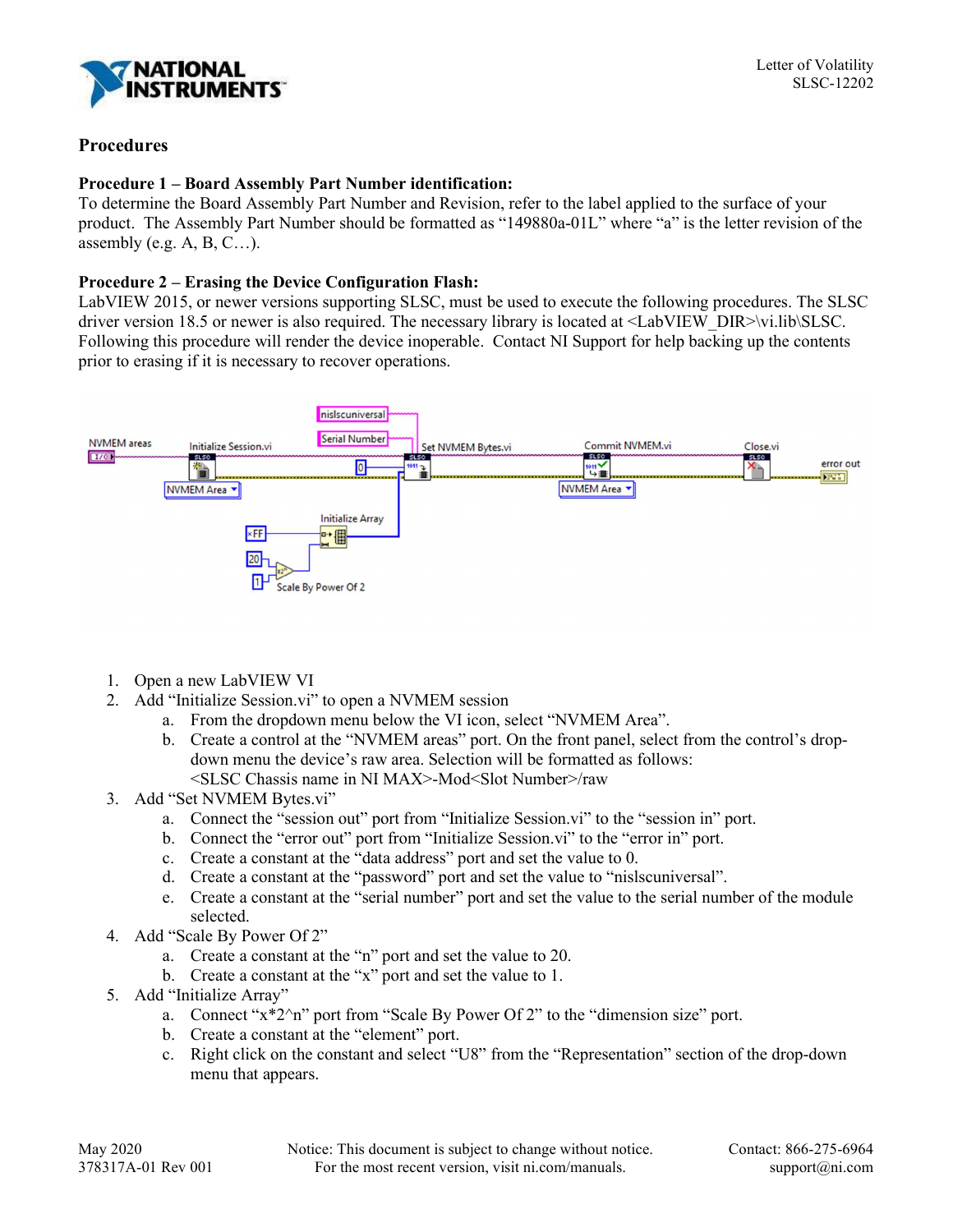

- d. Right click on the constant and select "Radix" from the "Visible Items" section of the drop-down menu that appears.
- e. Click the 'd' that appears to the left of the constant's value and select 'x' from the drop-down menu that appears.
- f. Enter "FF" into the constant, or another hex pattern to write to each byte of flash.
- g. Connect the "initialized array" port to the "data" port of "Set NVMEM Bytes.vi"
- 6. Add "Commit NVMEM.vi"
	- a. Connect the "session out" port from "Set NVMEM Bytes.vi" to the "session in" port.
	- b. Connect the "error out" port from "Set NVMEM Bytes.vi" to the "error in" port.
- 7. Add "Close.vi"
	- a. Connect the "session out" port from "Commit NVMEM.vi" to the "session in" port.
	- b. Connect the "error out" port from "Commit NVMEM.vi" to the "error in" port.
	- c. Create an indicator at the "error out" port.
- 8. Run the VI. Ensure there are no errors reported on the "error out" indicator.

 $\sum$  Caution: This erase procedure renders the module inoperable. If you want to use a module again after erasing the Configuration Flash without having stored a copy of the original flash contents, contact National Instruments for information about costs and procedures to return the module to the factory for repair.